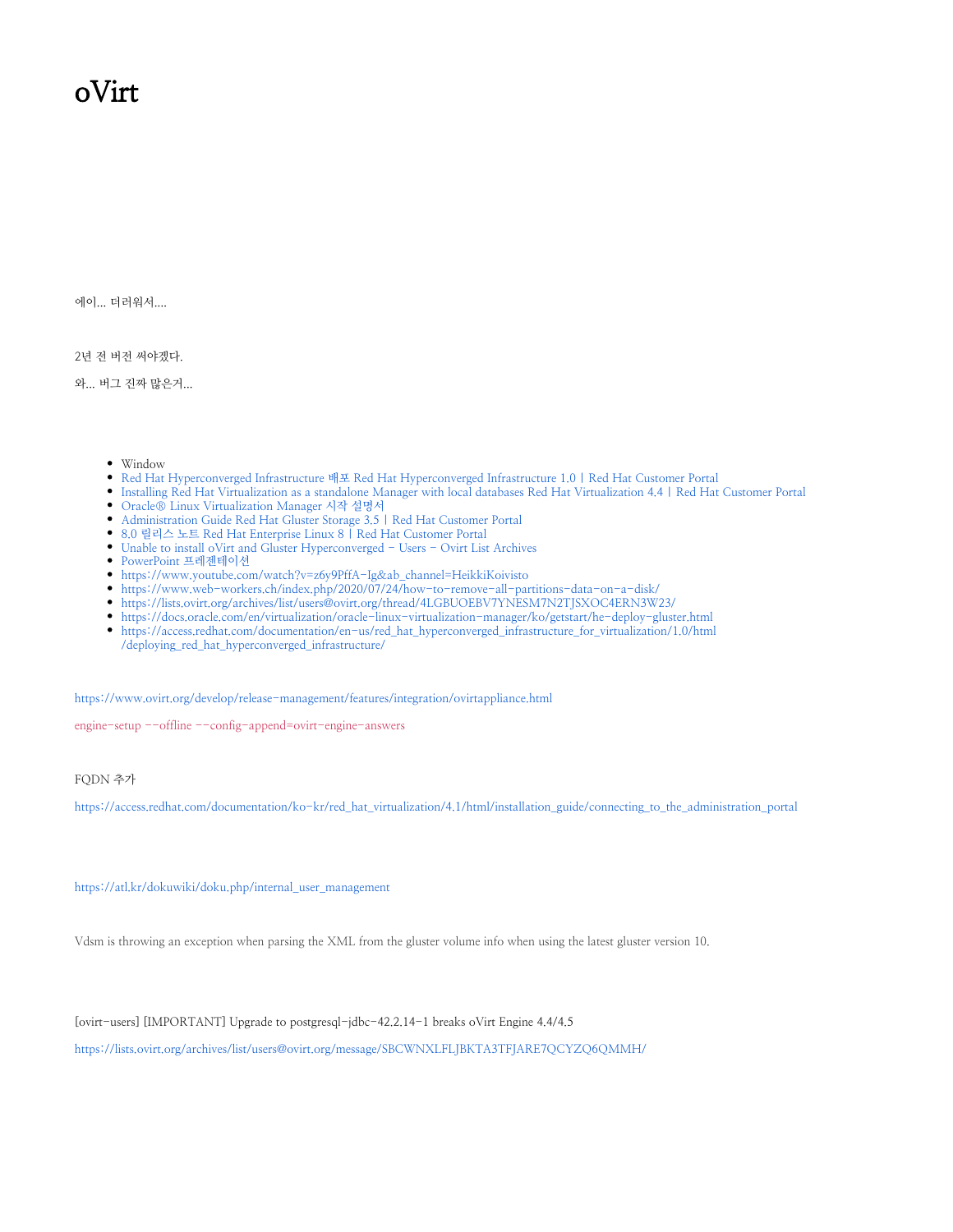```
# systemctl enable --now chronyd
# cat /etc/hosts
192.168.16.7 n1.ovirt.local
192.168.16.8 n2.ovirt.local
192.168.16.9 n3.ovirt.local
...
192.168.16.16 engine.ovirt.local
## at n1.ovirt.local
# ssh-keygen
# ssh-copy-id n1.ovirt.local
# ssh-copy-id n2.ovirt.local
# ssh-copy-id n3.ovirt.local
# lsblk
NAME MAJ:MIN RM SIZE RO TYPE MOUNTPOINT
sda 8:0 0 223.6G 0 disk
sda1 8:1 0 600M 0 part /boot/efi
sda2 8:2 0 1G 0 part /boot
sda3 8:3 0 222G 0 part
  onn-pool00_tmeta 253:0 0 1G 0 lvm
  onn-pool00-tpool 253:2 0 173G 0 lvm
  onn-ovirt--node--ng--4.5.0.1--0.20220426.0+1 253:3 0 onn-pool00 253:5 0 173G 1 lvm
   onn-home 253:6 0 1G 0 lvm /home
   onn-tmp 253:7 0 1G 0 lvm /tmp
   onn-var 253:8 0 5G 0 lvm /var
   onn-var_crash 253:9 0 10G 0 lvm /var/crash
   onn-var_log 253:10 0 8G 0 lvm /var/log
   onn-var_log_audit 253:11 0 2G 0 lvm /var/log/audit
   onn-var_tmp 253:12 0 10G 0 lvm
  onn-pool00_tdata 253:1 0 173G 0 lvm
  onn-pool00-tpool 253:2 0 173G 0 lvm
  onn-ovirt--node--ng--4.5.0.1--0.20220426.0+1.253:3 onn-pool00 253:5 0 173G 1 lvm
  onn-home 253:6 0 1G 0 lvm /home 253:7 0 1G 0 lvm /tmp 253:7 0 1G 0 lvm /tmp
   onn-tmp 253:7 0 1G 0 lvm /tmp
   onn-var 253:8 0 5G 0 lvm /var
   onn-var_crash 253:9 0 10G 0 lvm /var/crash
   onn-var_log 253:10 0 8G 0 lvm /var/log
   onn-var_log_audit 253:11 0 2G 0 lvm /var/log/audit
   onn-var_tmp 253:12 0 10G 0 lvm
  onn-swap 253:4 0 4G 0 lvm [SWAP]
sdb 8:16 0 3.5T 0 disk
sdb1 8:17 0 100G 0 part /gluster_bricks/engine
sdb2 8:18 0 3.4T 0 part /gluster_bricks/vmstore<br/> 8:18 0 3.4T 0 part /gluster_bricks/vmstore<br/> \,
```
mkdir -p /gluster\_bricks/{engine,vmstore,data} rm -rf /gluster\_bricks/engine/engine /gluster\_bricks/vmstore/vmstore

# gluster volume create engine replica 3 n1.ovirt.local:/gluster\_bricks/engine/engine n2.ovirt.local: /gluster\_bricks/engine/engine n3.ovirt.local:/gluster\_bricks/engine/engine;

# gluster volume create vmstore replica 3 n1.ovirt.local:/gluster\_bricks/vmstore/vmstore n2.ovirt.local: /gluster\_bricks/vmstore/vmstore n3.ovirt.local:/gluster\_bricks/vmstore/vmstore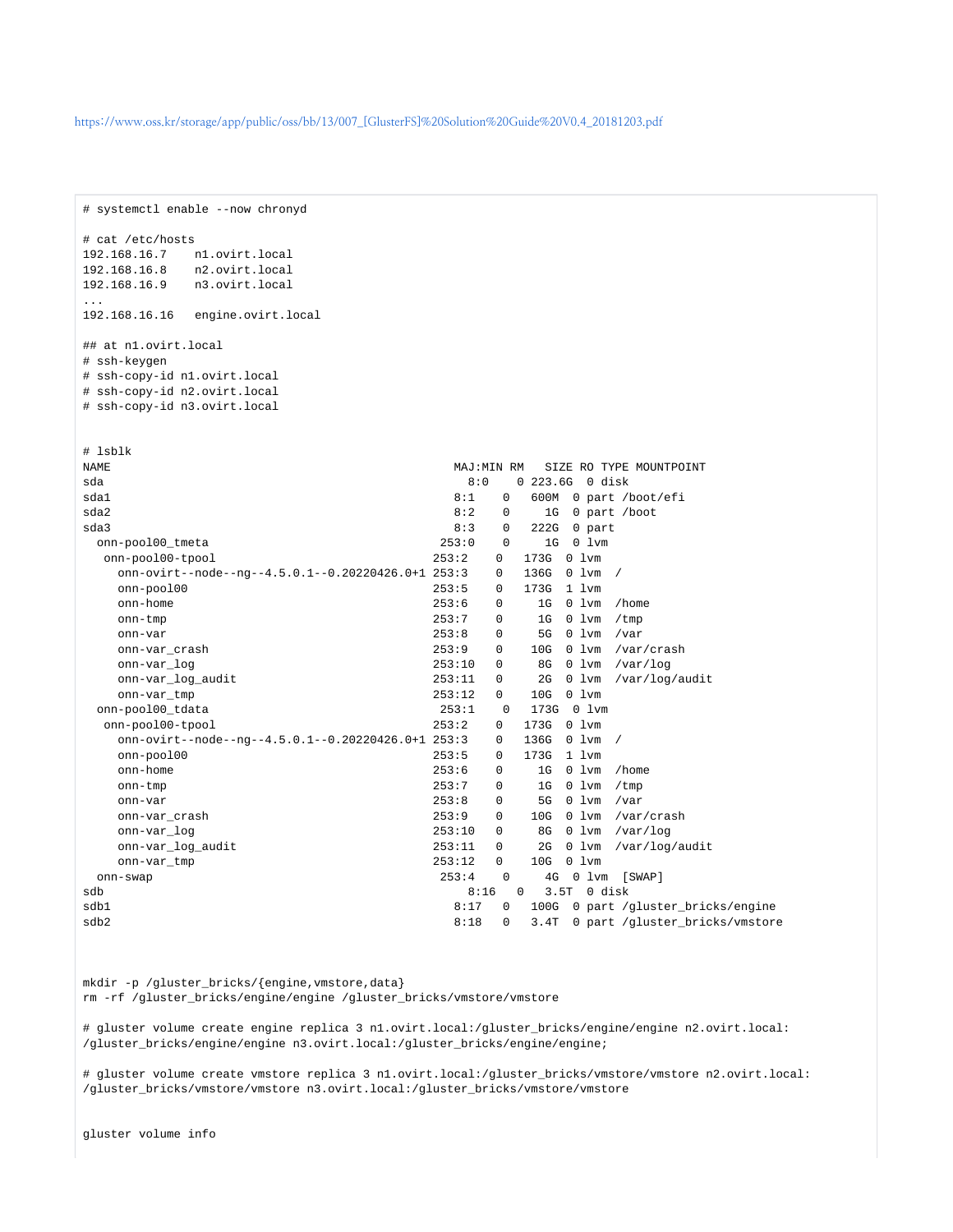```
[root@n1 ]# gluster volume info
Volume Name: engine
Type: Replicate
Volume ID: 2528d980-6bbd-474e-a0c9-032e36fa5633
Status: Created
Snapshot Count: 0
Number of Bricks: 1 x 3 = 3
Transport-type: tcp
Bricks:
Brick1: n1.ovirt.local:/gluster_bricks/engine/engine
Brick2: n2.ovirt.local:/gluster_bricks/engine/engine
Brick3: n3.ovirt.local:/gluster_bricks/engine/engine
Options Reconfigured:
cluster.granular-entry-heal: on
storage.fips-mode-rchecksum: on
transport.address-family: inet
nfs.disable: on
performance.client-io-threads: off
Volume Name: vmstore
Type: Replicate
Volume ID: 87ac4eae-efdc-4edf-9ba0-ab1d56b63ad7
Status: Created
Snapshot Count: 0
Number of Bricks: 1 x 3 = 3
Transport-type: tcp
Bricks:
Brick1: n1.ovirt.local:/gluster_bricks/vmstore/vmstore
Brick2: n2.ovirt.local:/gluster_bricks/vmstore/vmstore
Brick3: n3.ovirt.local:/gluster_bricks/vmstore/vmstore
Options Reconfigured:
cluster.granular-entry-heal: on
storage.fips-mode-rchecksum: on
transport.address-family: inet
nfs.disable: on
performance.client-io-threads: off
[root@n1 /]# tree /var/lib/glusterd/
/var/lib/glusterd/
 bitd
  events
  geo-replication
     gsyncd_template.conf
  glusterd.info
  glusterd.upgrade
  glusterfind
  glustershd
  groups
    db-workload
    distributed-virt
    gluster-block
    metadata-cache
    nl-cache
    samba
     virt
  hooks
    1
         add-brick
            post
               disabled-quota-root-xattr-heal.sh
               S10selinux-label-brick.sh
               S13create-subdir-mounts.sh
            pre
                S28Quota-enable-root-xattr-heal.sh
         create
            post
               S10selinux-label-brick.sh
```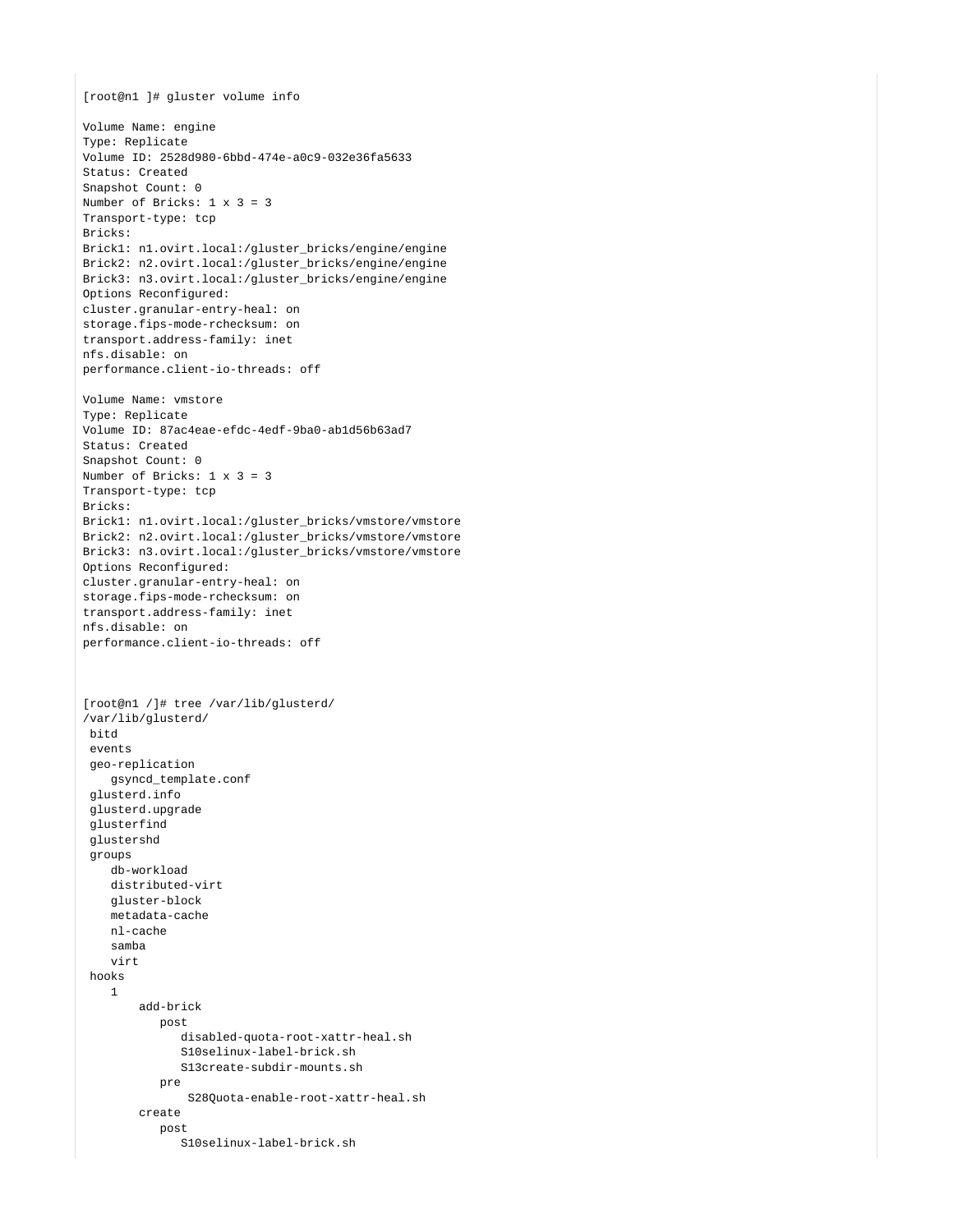```
 pre
        delete
           post
               S57glusterfind-delete-post -> /usr/libexec/glusterfs/glusterfind/S57glusterfind-delete-post.py
           pre
                S10selinux-del-fcontext.sh
        gsync-create
           post
              S56glusterd-geo-rep-create-post.sh
           pre
        remove-brick
           post
           pre
        reset
           post
           pre
        set
           post
              S30samba-set.sh
              S32gluster_enable_shared_storage.sh
           pre
        start
           post
              S29CTDBsetup.sh
              S30samba-start.sh
           pre
        stop
            post
            pre
                 S29CTDB-teardown.sh
                S30samba-stop.sh
 options
 peers
    a9cc83f8-049d-422f-a226-046bedb8f3d8
    e9b9fb96-5f03-4303-a412-f96a1141d406
 quotad
 scrub
 snaps
    missed_snaps_list
 ss_brick
 vols
     engine
        bricks
           n1.ovirt.local:-gluster_bricks-engine-engine
           n2.ovirt.local:-gluster_bricks-engine-engine
           n3.ovirt.local:-gluster_bricks-engine-engine
        cksum
        engine.gfproxyd.vol
       engine.n1.ovirt.local.gluster bricks-engine-engine.vol
        engine.n2.ovirt.local.gluster_bricks-engine-engine.vol
        engine.n3.ovirt.local.gluster_bricks-engine-engine.vol
        engine-shd.vol
        engine.tcp-fuse.vol
        info
        node_state.info
        snapd.info
        trusted-engine.tcp-fuse.vol
        trusted-engine.tcp-gfproxy-fuse.vol
     vmstore
         bricks
            n1.ovirt.local:-gluster_bricks-vmstore-vmstore
            n2.ovirt.local:-gluster_bricks-vmstore-vmstore
            n3.ovirt.local:-gluster_bricks-vmstore-vmstore
         cksum
         info
         node_state.info
         snapd.info
         trusted-vmstore.tcp-fuse.vol
         trusted-vmstore.tcp-gfproxy-fuse.vol
         vmstore.gfproxyd.vol
         vmstore.n1.ovirt.local.gluster_bricks-vmstore-vmstore.vol
```